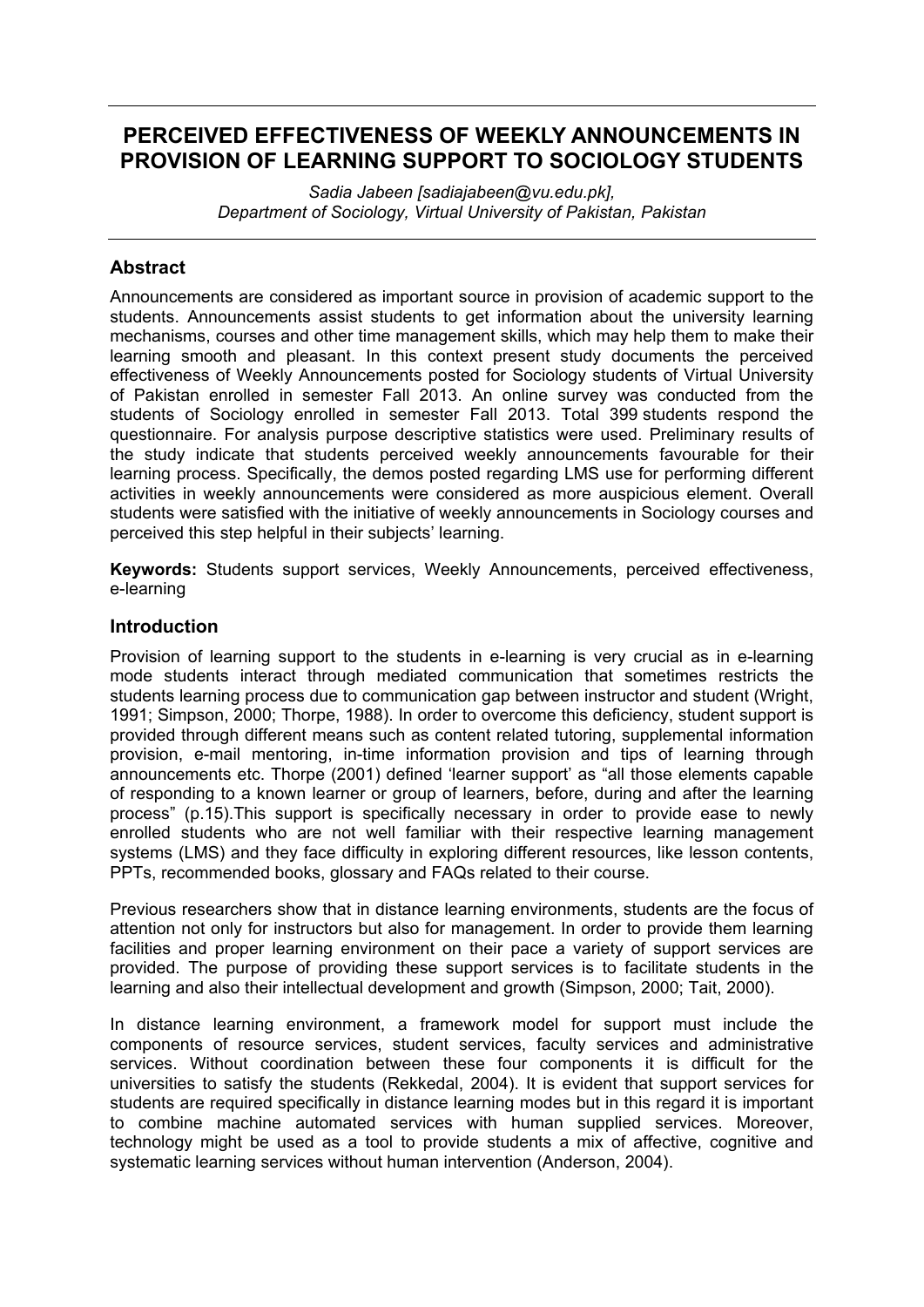In order to enhance students learning, many approaches are used to provide them support; mobile learning is one of these. In order to see the role of mobile learning in paradigm shift in distance education and its effectiveness in opening the new interactive patterns for teachers and students a study was conduct by Zawacki-Richter, Brown and Delport (2009). Results of their study supported the fact that mobile learning facilitates the process of learning. Majority (61%) believe that through this support system teachers will adopt new learning methodologies continuously. Further, respondents endorse this learning support in order to maintain independence of time and access in distance learning mode. This will also offer new dimensions for learner support and content development and delivery. Researchers concluded that at the organizational level, faculty and organizations' support is of utmost importance in order to create innovative environment and in this context mobile learning system has potential to facilitate this process at different levels.

Another study (Rekkedal & Dye, 2007) conducted in NKI (Norwegian Knowledge Institute) support the assumption regarding provision of student support through mobile learning to promote flexibility and ease. The study determined that courses in distance learning must be developed for both, mobile and non-mobile learners in an attractive manner. In this regard, for mobile and non-mobile technologies content must be same. Moreover, in developing such device based support system, a standard communication pattern may be followed to ensure smooth interaction of students and teachers and course content and multi-media material for students.

Another aspect of such support services is that these are considered important in distance educational programs to achieve the desire results from learners and to achieve learning outcomes (Alias, 2005; Ukpo, 2006). Some of the researchers (Simpson, 2000; Tait, 2000; Usun, 2004) linked the success of e-learning environment with the effectiveness of students support services provided to the students. The most common definition operationalized to describe students support service is the provision of additional help to the learners through different means which include academic as well as non-academic support and also intellectual and cognitive ability development (Simpson, 2000).

Minnaar (2011) explored the student support in e-learning in higher education institutes and found out the guideline to provide learning support to the students. His study concluded that provision of learning support is necessary to initiate in order to enhance human contact in distance learning environment, tackle the pedagogical issue student's face and to solve their technical problems of the system. Further, he emphasized on the creative solution to provide students support in e-learning environment (Rumble, 2000).

Provision of support to the learners in distance education has a fundamental importance due to several reasons such as in distance and open learning it is expected that student assume most of the responsibilities on their own. Further, it also requires media competency of the students and especial structure for faculty support to the students. The goal of student support is linked with the expression of scaffolding that means a shell is placed around students in order to promote independent and mobile learning in which they are enabled to have solution of their own problems thus, providing a platform for help in academic and nonacademic issues (Zawacki-Richter, Brown & Delport, 2009).

In learning context, support can be provided through different approaches such as role playing, design-based learning, critical incidents-based, problem-based, story-centred approaches. Such type of teaching strategies along with strong faculty support would be a successful learning experience (Naidu, 2004). Johnson (2004) emphasized on developing the study skills in students though support system. In this regard he exemplified a project in UK OU where university students were offered a self-help package that served as a tool for students support.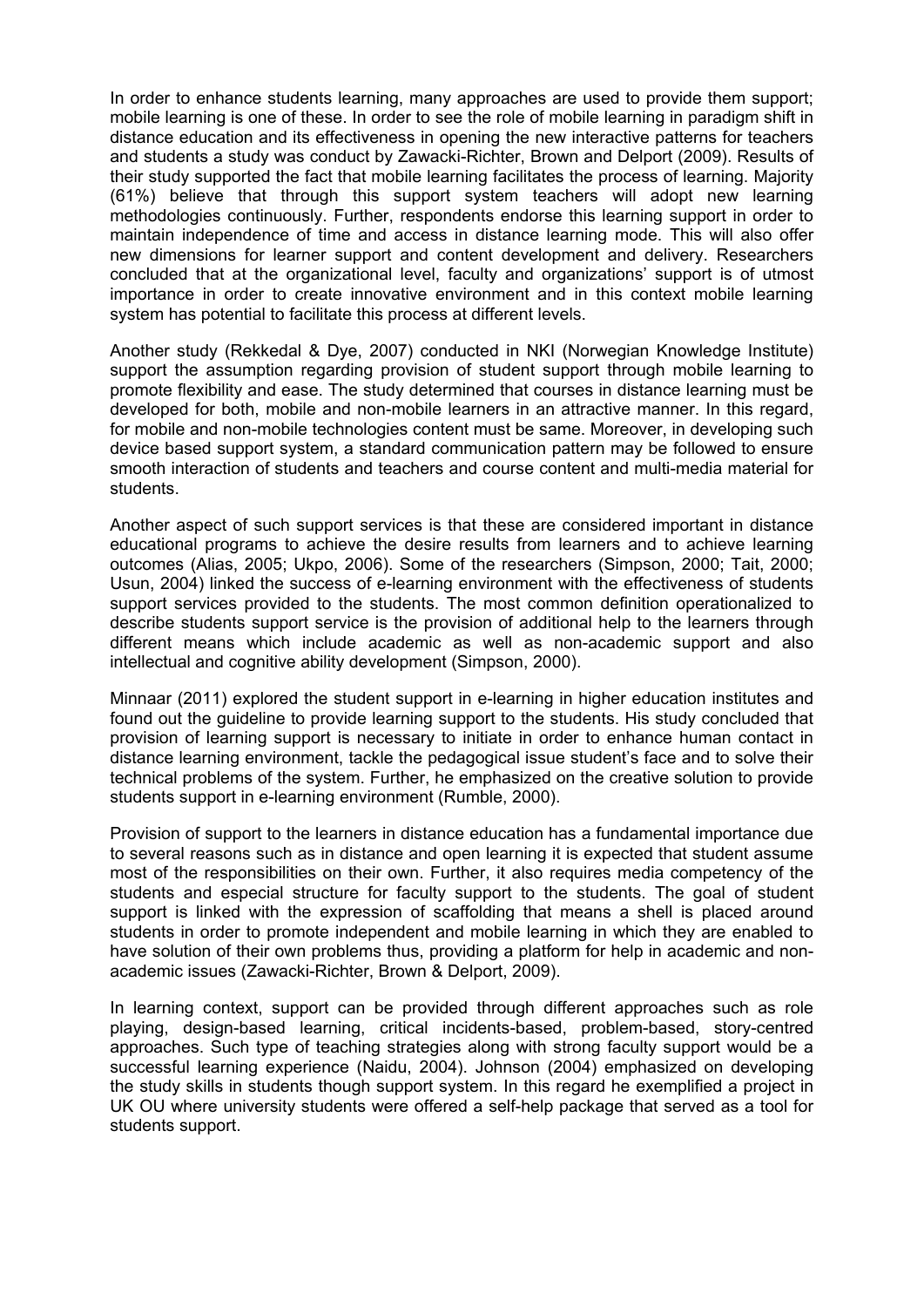One of the initiatives in provision of learning support to the students is learning journals (reflective writing). This program was launched in Master of Distance Education (MDE) Program by the University of Maryland University College (UMUC). The program focused on development of portfolios through leaning journals as student support. Program serves a successful tool in order to strengthen the meta-cognitive skills of the students. Further, it facilitates in building confidence among students and making them more self-reliant and independent learners (Walti, 2004).In distance education, learning culture need to be developed and it could be possible through support services. A number of strategies can be used in this context that includes contextualizing in the learning, creating safe spaces for learning, welcoming alternatives and using media effectively (Spronk, 2004).

Thompson and Hills (2005) argued that proper long term planning and careful use of resources could help out in successful implementation of students support services in on-line medium. Further, they also highlighted the need of on-going research in this area so services for students may be changed or up-dated time to time as per their needs and requirements. Provision of services can additionally help out to reduce drop-out rates in on-line institutions (Woodley, 2004).

As different distance learning institutes are focusing on students support services in order to provide students better learning opportunities and to retain them, Virtual University Pakistan has also initiated such type of activities such as mentoring, audio tutorials, on-line interaction through team view, weekly announcements etc. One of the important features that assist in providing academic support to the students is announcement. Weekly announcements provide the opportunity to the students to explore the available resources in efficient and effective manner. Weekly announcement produce academic services included brief overview of weekly lectures, upcoming semester activities like quiz, assignment or GDB, tips regarding time management and sharing of LMS related demo's links. Through these announcements, students provided tips related to preparation of assignments, quizzes and Graded Discussion Boards. Additionally support was also provided in terms of in-time intimation about the semester activities and about mid and final term exams that how they can prepare themselves for exams and get good marks. In order to assess the perceived effectiveness of this initiative in Sociology courses a survey with students enrolled in semester fall 2013 was conducted.

### **Objectives**

Following were the objectives of the study:

- To explore the student's view regarding role of weekly announcements in enhancing their understanding about weekly lectures before time.
- To find out the students' perception about role performed by weekly announcements in keeping them up-dated with ongoing semester activities
- To know the perception of students about perceived effectiveness of weekly announcements in Sociology courses.

### **Method**

In order to measure the effectiveness of weekly announcement for Sociology students, student's perception was required so, an on-line survey was conducted. These weekly announcements provided academic services such as brief overview of weekly lectures, upcoming semester activities i.e. quizzes, assignments or graded discussion boards, tips regarding time management, exams preparation guidelines and sharing of LMS related demo's links. The objective behind this activity was to enhance students' understanding about weekly lectures in advance, to familiarize students about upcoming semester activities and to encourage their active participation throughout the semester. This activity was performed during semester Fall 2013 and at the end of the semester feedback of the students was taken. An on-line questionnaire was launched with help of IT department of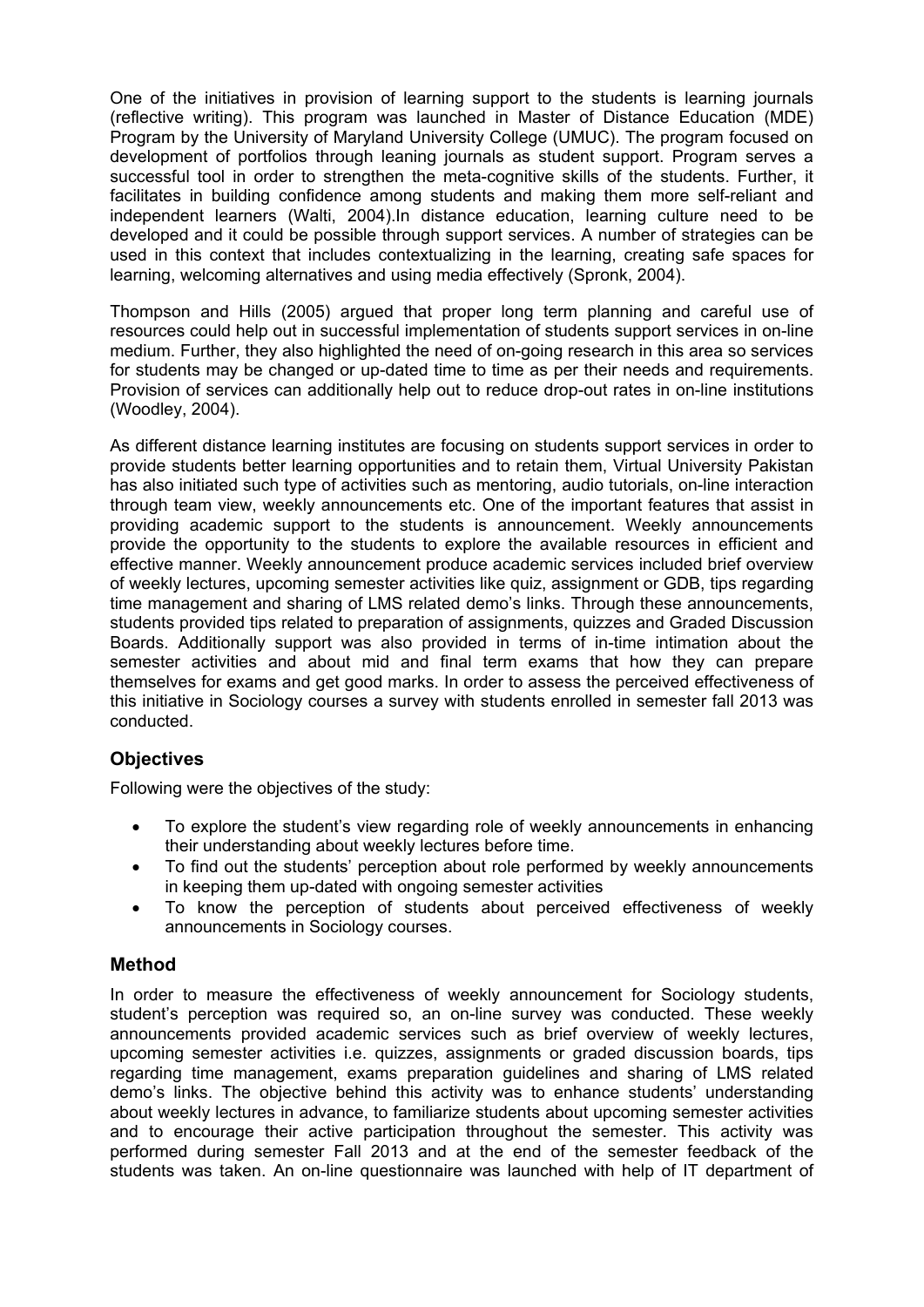Virtual University in Sociology courses. Total 399 students respond to this survey. Out of total 399 responses, 172 were females and 227 were male students. Mean age of the respondents was 25.44 years. Alpha coefficient of the scale indicated that internal consistency (.886) of the scale was significantly high (Field, 2009).

#### **Results**

Table 1: Descriptive statistics of dimensions of Perceived Effectiveness of Announcement in Sociology Courses

|    | <b>Variables</b>                                                                                        | Mean | <b>SD</b> |
|----|---------------------------------------------------------------------------------------------------------|------|-----------|
|    | I could understand course material better.                                                              | 3.43 | 1.058     |
| 2  | I found an opportunity to manage my time for studies.                                                   | 3.47 | 1.065     |
| 3  | It supported me to plan my whole semester activities well.                                              | 3.36 | 1.073     |
| 4  | better planned time for studies in holidays and weekends.                                               | 3.65 | 1.003     |
| 5  | Overview of the previous week lectures was quite helpful in<br>recalling the content covered.           | 3.56 | 1.019     |
| 6  | The practical exercises enhanced my exposure to the subject<br>topics as a whole.                       | 3.53 | 1.020     |
| 7  | The demos in weekly announcements facilitated me to use<br>LMS (MDB, GDB, Quiz, and Assignment) easily. | 3.71 | 1.033     |
| 8  | I was encouraged towards additional study for in-depth<br>understanding.                                | 3.37 | 1.019     |
| 9  | Tips were useful for exam preparation.                                                                  | 3.44 | 1.104     |
| 10 | I never discussed topics/ content with my class fellows and<br>friends.                                 | 3.29 | .993      |
| 11 | It enhanced my course discussion with my instructors.                                                   | 3.12 | 1.181     |
| 12 | I have now better idea of questioning the queries to the<br>teachers.                                   | 3.22 | .969      |
| 13 | am satisfied with the weekly announcements.                                                             | 3.73 | 1.005     |

Data in Table 1 explains the enrolled students of Sociology views regarding effectiveness of Weekly announcement activity initiated in semester Fall, 2013. All the items have mean value more than (3.00) which shows that students perceive all the mentioned factors favourable their learning process. Specifically, the demos in weekly announcements are considered as more favourable element of weekly announcement the highest mean value of (3.71) and standard deviation (1.033). Overall students are satisfied with this initiative of weekly announcement and mean value of (3.73) and standard deviation (1.005) shows its effectiveness from students' perspective.

Table 2: Inter Correlation of Scores on 13 Items of Perceived Effectiveness of weekly **Announcements** 

| Items                |          | 2            | 3         | 4         | 5        | 6        |          | 8       | 9        | 10       | 11       | 12       | 13 |
|----------------------|----------|--------------|-----------|-----------|----------|----------|----------|---------|----------|----------|----------|----------|----|
| $\mathbf 1$          |          |              |           |           |          |          |          |         |          |          |          |          |    |
| 2                    | $524**$  | <b>STATE</b> |           |           |          |          |          |         |          |          |          |          |    |
| 3                    | $.471**$ | .585**       |           |           |          |          |          |         |          |          |          |          |    |
| $\overline{4}$       | $.415**$ | $.472**$     | $.404**$  | ---       |          |          |          |         |          |          |          |          |    |
| 5                    | $469**$  | $.547**$     | 466**     | .447**    |          |          |          |         |          |          |          |          |    |
| 6                    | $.501**$ | .492**       | $.454**$  | $.412**$  | 591**    |          |          |         |          |          |          |          |    |
| $\overline{7}$       | $368**$  | $.348**$     | $.389**$  | $.305**$  | $406**$  | $.389**$ | ---      |         |          |          |          |          |    |
| 8                    | $.397**$ | $404**$      | $.450**$  | $354**$   | $429**$  | $.492**$ | $.395**$ | ---     |          |          |          |          |    |
| 9                    | .441**   | $.440**$     | $.475***$ | $.381**$  | 444**    | $.480**$ | $349**$  | 454**   |          |          |          |          |    |
| 10                   | $.545**$ | $.534**$     | $.537**$  | $.360**$  | 454**    | 496**    | $.529**$ | $426**$ | $.573**$ |          |          |          |    |
| 11                   | $.193**$ | $.133**$     | .060      | .067      | $171***$ | $.148**$ | $.151**$ | $.126*$ | .070     | $.164**$ |          |          |    |
| 12                   | $.288**$ | $323**$      | $.333**$  | $.195***$ | $368**$  | -387**   | $.293**$ | $319**$ | $425**$  | .358**   | $149**$  | ---      |    |
| 13                   | $403**$  | $.386**$     | .348**    | $309**$   | $425**$  | 462**    | $370**$  | $355**$ | $391**$  | $453**$  | $.158**$ | $.519**$ |    |
| ** p< 001            |          |              |           |           |          |          |          |         |          |          |          |          |    |
| $\sim$ $\sim$ $\sim$ |          |              |           |           |          |          |          |         |          |          |          |          |    |

 $*_{p}< 005$ 

Table 2 illustrates the correlation matrix of 13 questions for measuring perceived effectiveness of weekly announcement in sociology courses. The table shows that there is a significant correlation between opportunities to understand the course material better and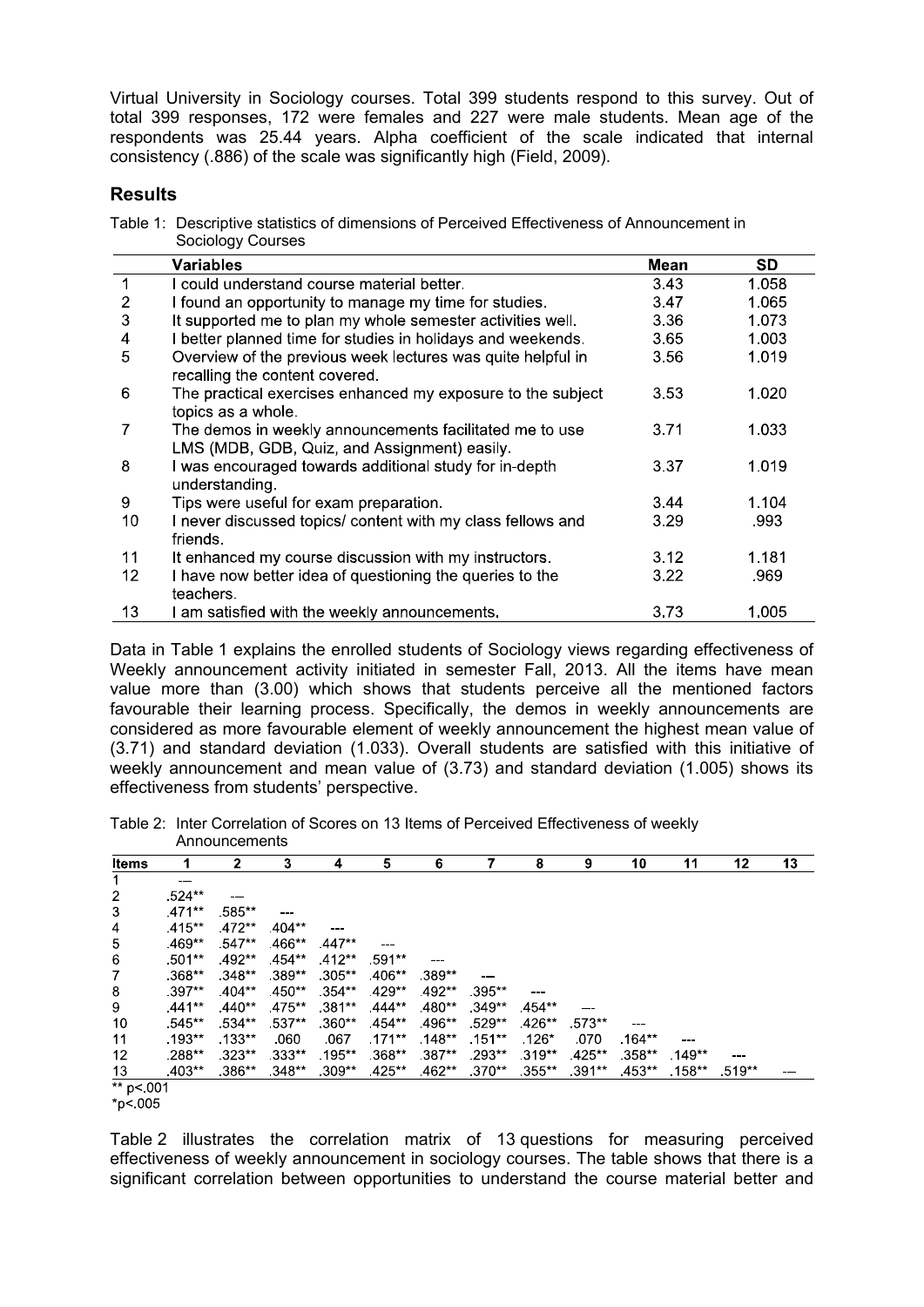time management for studies. Significant correlation was also found between understanding of course material in context with services to apply knowledge at practical side. Significant correlation was also found between time management, lecture overview and overall satisfaction from weekly announcements. Help provided by weekly announcement in overall semester activities is strong correlated with overall satisfaction from this learning support activity. Facilitation provided through demos is also having strong correlation with overall satisfaction from learning support provision through announcements.

# **Conclusion**

Announcements serve as effective tool in guiding students and keep them up-dated about their courses and studies. Present study by focusing on this feature of e-learning was intended to measure the perceived effectiveness of weekly announcement in Sociology Courses. As one of the objectives of the study was to see whether weekly announcements have facilitate students in understanding lectures and related study material, it was found that these announcements proved to be successful in enhancing students' understanding of course. Students are well guided through these announcements about previous lectures, upcoming lectures overview, practical exercises and useful links to enhance their subjects understanding. The most profound element perceived effective by students was the links of demos shared with students regarding Moderated Discussion Boards, Graded Discussion Boards, Quiz, and Assignments. In these demos students were guided about how to attempt any assignment and graded activities as per requirement of the subject.

Results of the study reveal the fact that different dimensions of perceived effectiveness of weekly announcements were strongly correlated in terms of academic support. It was found that time management tips provided to the students had a strong correlation with overall satisfaction. Similarly, guideline provided in the form of lecture overviews, practical exercises and useful links of different lectures enhanced students overall satisfaction about this students support service. Thus, weekly announcements have provided academic as well as non-academic support to the students. It keeps students updated about the course and also facilitates them in managing their study related issues such as time management. But at the same time, these weekly announcements remain restricted towards interactivity pattern of students with students and students to instructor. These announcements failed to initiate useful debates on the subject between students and teachers.

This study has highlighted the perceived effectiveness of students support services particularly weekly announcements for students in e-learning environment. Results show the effectiveness in terms of understanding the course better as well as managing time for study along with practical application of the subjects. It is anticipated that the findings of this study would provide useful information to practitioners who need to develop the strategies to support especially newly enrolled students and will also be helpful in retaining the students at institution (to decrease the drop-out rate).

### **Limitations and Suggestions**

Singly source bias might be occurred as the questionnaire used in this study was selfreported measure. The problems of social desirability and reactivity might be occurred as students reported regarding their subject of the study and social institution directly. Thus, rating can be biased. This study has limits as it focuses on only one dimension of the Student Support Services i.e. weekly announcements that cannot be generalized on all types of support services provided by institutes. In order to gets multidimensional view regarding student support, future researches may also focus on mobile learning, content related tutoring, supplemental information provision, e-mail mentoring and other important related dimensions.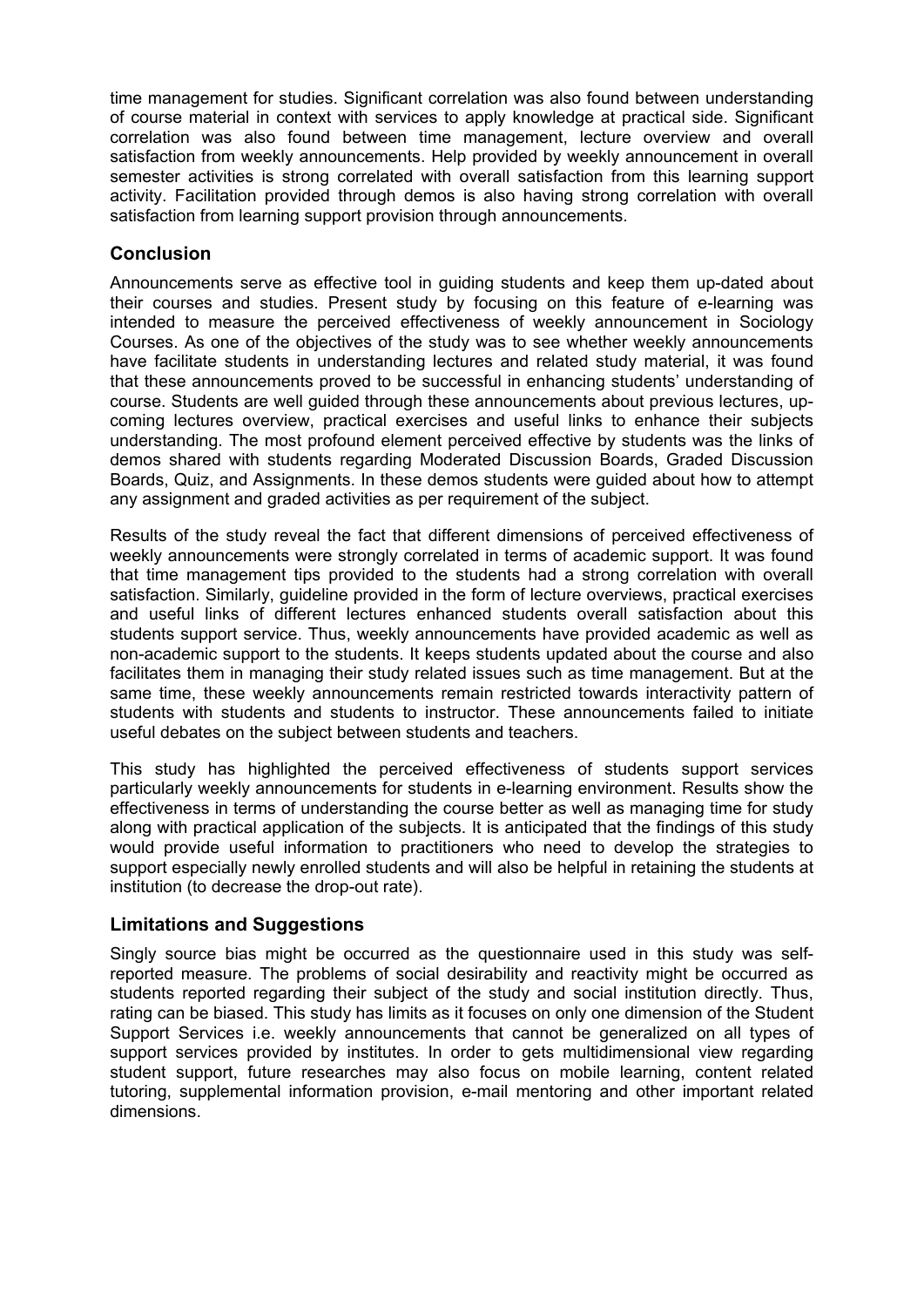#### **References**

- 1. Alias, M. (2005). Assessment of learning outcomes: validity and reliability of classroom tests. In *World Transactions on Engineering and Technology Education, 4(2),* (p. 235).
- 2. Anderson, T. (2004). Student services in a networked world. In J.E. Brindley, C. Walti & O. Zawacki-Richter (eds.), *Learner Support in Open, Distance and Online Learning Environments,* (pp. 95-108). Retrieved from: http://www.uni-oldenburg.de/en/c3l/bachelormaster/master-programmes/mde/asf-series/volume-9/
- 3. Brindley, J.E. (2004). *Learner support in open, distance and online learning environments.* Bibliotheks-und Informationssystem der Universität Oldenburg.
- 4. Field, A.P. (2009). *Discovering statistics using SPSS.* SAGE publications Ltd.
- 5. Johnson, M. (2004). Enhancing study skills: Developing self-help materials for distance learners. In J.E. Brindley, C. Walti & O. Zawacki-Richter (eds.), *Learner Support in Open, Distance and Online Learning Environments,* (pp. 117-124). Retrieved from: http://www.unioldenburg.de/en/c3l/bachelor-master/master-programmes/mde/asf-series/volume-9/
- 6. Minnaar, A. (2011). Student support in e-learning courses in higher education insights from a metasynthesis "A pedagogy of panic attacks". In *Africa Education Review, 8(3),* (pp. 483- 503), DOI: 10.1080/18146627.2011.618664
- 7. Naidu, S. (2004). Supporting learning with creative instructional designs. In J.E. Brindley, C. Walti & O. Zawacki-Richter (eds.), *Learner Support in Open, Distance and Online Learning Environments,* (pp. 109-116). Retrieved from: http://www.uni-oldenburg.de/en/c3l/bachelormaster/master-programmes/mde/asf-series/volume-9/
- 8. Rekkedal, T. (2004). Internet based E-learning and support systems: The growing importance of support for learners and faculty in online distance education. In J.E. Brindley, C. Walti & O. Zawacki-Richter (eds*.), Learner Support in Open, Distance and Online Learning Environments,* (pp. 71-94). Retrieved from: http://www.uni-oldenburg.de/en/c3l/bachelormaster/master-programmes/mde/asf-series/volume-9/
- 9. Rekkedal, T. and Dye, A. (2007). Mobile Distance Learning with PDAs: Development and testing of pedagogical and system solutions supporting mobile distance learners. In *The International Review of Research in Open and Distributed Learning, 8(2).* Retrieved from. http://www.irrodl.org/index.php/irrodl/article/view/349
- 10. Rumble, G. (2000). Student support in distance education in the 21st century: Learning from service management. In *Distance Education, 21(2),* (pp. 216-235).
- 11. Simpson, O. (2000). *Supporting Students in Open and Distance Learning.* London: Kogan Page.
- 12. Spronk, C. (2004). Addressing cultural diversity through learner support. In J.E. Brindley, C. Walti & O. Zawacki-Richter (eds.), *Learner Support in Open, Distance and Online Learning Environments,* (pp. 169-178). Retrieved from: http://www.uni-oldenburg.de/en/c3l/bachelormaster/master-programmes/mde/asf-series/volume-9/
- 13. Tait, A. (2000). Planning student support for open and distance learning. In *Open Learning, 15(3),* (pp. 287-299).
- 14. Thompson, J. and Hills, J. (2005). Online learning support services for distance education students: Responding to and maintaining the momentum. In H. Goss (ed.), *Balance, fidelity, mobility: Maintaining the momentum? Proceedings of the 22nd ASCILITE Conference,* (pp. 661-665). Brisbane, Australia: Queensland University of Technology. Retrieved from http://www.ascilite.org.au/conferences/brisbane05/blogs/proceedings/76\_Thompson.pdf
- 15. Thorpe, M. (1988). *Open Learning, Module 2 of the Post-Compulsory Diploma in Education.* United Kingdom. Open University.
- 16. Thorpe, M. (2001). *Learner support: A new model for online teaching and learning.* SCROLLA Networked Learning Symposium, University of Glasgow, Nov. 14, 2001. Retrieved July 6, 2004, from http://www.dice.education.ed.ac.uk/scrolla/resources/s1/thorpe\_paper.html